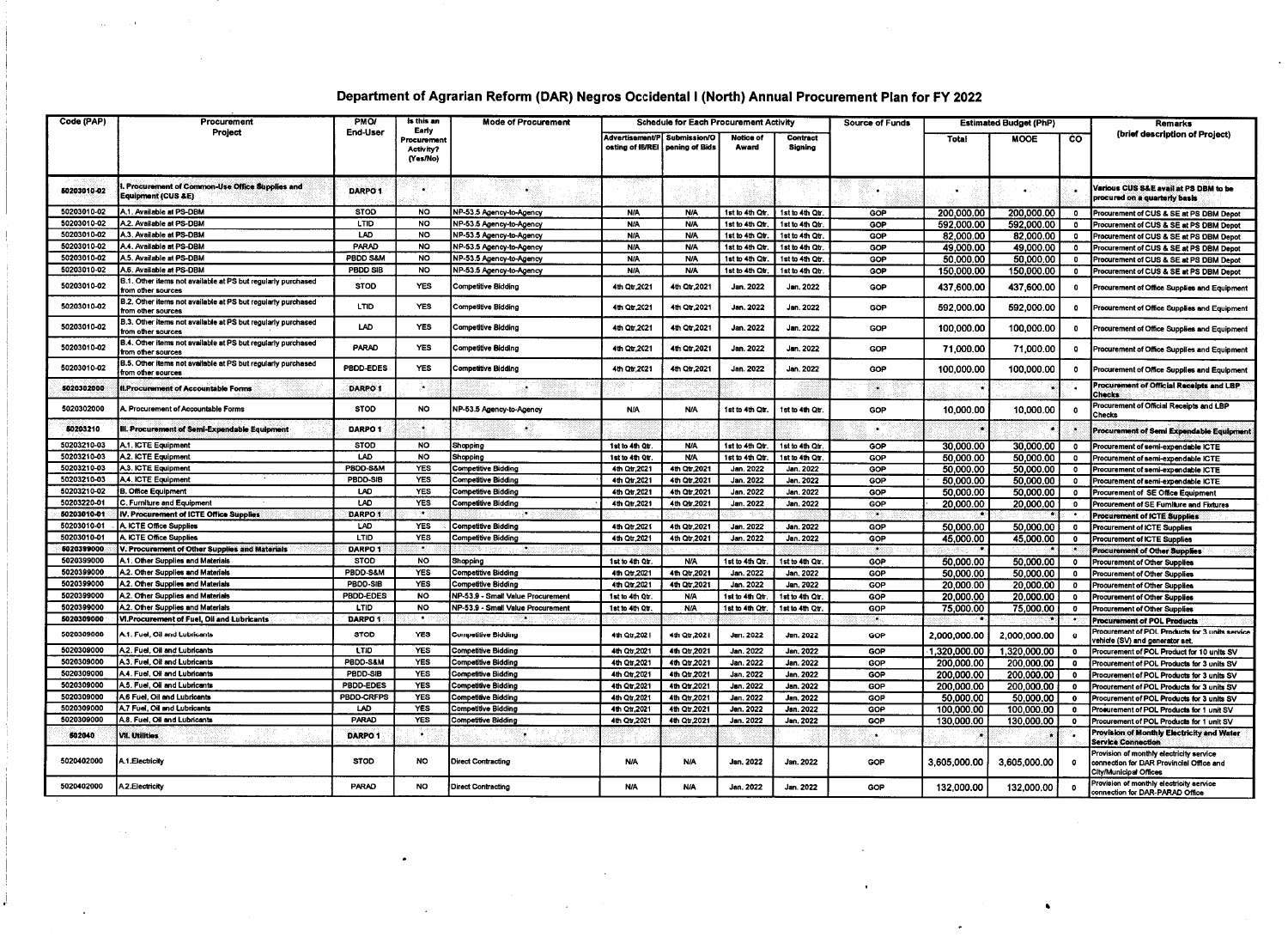| 5020401000  | B.1. Water                                                                  | <b>STOD</b>        | <b>NO</b>  | <b>Direct Contracting</b>                 | N/A             | N/A           | Jan. 2022       | Jan. 2022       | GOP | 255,000.00                  | 255,000.00   | - 0                  | Provision of monthly water service connection for<br>DAR Provincial Office and City/Municipal Offices      |
|-------------|-----------------------------------------------------------------------------|--------------------|------------|-------------------------------------------|-----------------|---------------|-----------------|-----------------|-----|-----------------------------|--------------|----------------------|------------------------------------------------------------------------------------------------------------|
| 5020401000  | B.2. Water                                                                  | PARAD              | NO         | <b>Direct Contracting</b>                 | N/A             | N/A           | Jan. 2022       | Jan. 2022       | GOP | 10,000.00                   | 10,000.00    | $\bullet$            | Provision of monthly water service connection for<br>DAR-PARAD Office                                      |
| 5020401000  | C. Purified Drinking Water                                                  | <b>STOD</b>        | <b>NO</b>  | NP-53.9 - Small Value Procurement         | Jan. 2022       | <b>N/A</b>    | Jan. 2022       | Jan. 2022       | GOP | 74.000.00                   | 74,000.00    | -0                   | Procurement of Purified Drinking Water                                                                     |
| 60299050    | VIII. Rent/Lease Expenses                                                   | DARPO <sub>1</sub> | X          |                                           |                 |               |                 |                 | 36  |                             |              | ٠٠                   | Lease Rental of Office Space and/or Vehicle<br>Rantai                                                      |
| 50299050-01 | A. 1. Rents - Building and Structures                                       | <b>STOD</b>        | NO.        | NP-53.10 Lease of Real Property and Venue | 4th Qtr, 2021   | 4th Qtr.2021  | Jan. 2022       | Jan. 2022       | GOP | 2,900,000.00                | 2,900,000.00 | - 0                  | Lease Rental of Office Space for DAR<br>City/Municipal Offices                                             |
| 50299050-01 | A. 2. Rents - Building and Structures                                       | PARAD              | <b>NO</b>  | NP-53.10 Lease of Real Property and Venue | 4th Qtr, 2021   | 4th Qtr, 2021 | Jan. 2022       | Jan. 2022       | GOP | 472,000,00                  | 472,000.00   | - 0                  | Lease Rental of Office Space for DAR<br>City/Municipal Offices                                             |
| 50299050-03 | B.1. Rents - Motor Vehicles                                                 | <b>STOD</b>        | <b>YES</b> | <b>Competitive Bidding</b>                | 4th Qtr.2021    | 4th Qtr, 2021 | Jan. 2022       | Jan. 2022       | GOP | 85,000,00                   | 85,000.00    | $\bullet$            | Car Rental Services for STOD Official Travels                                                              |
| 50299050-03 | B.2. Rents - Motor Vehicles                                                 | <b>LTID</b>        | <b>YES</b> | Competitive Bidding                       | 4th Qtr, 2021   | 4th Qtr, 2021 | Jan. 2022       | Jan. 2022       | GOP | 480,000.00                  | 480,000.00   | - 0                  | Car Rental Services for STOD Official Travels                                                              |
| 50299050-03 | <b>B.3. Rents - Motor Vehicles</b>                                          | LAD                | <b>YES</b> | Competitive Bidding                       | 4th Qtr, 2021   | 4th Qtr, 2021 | Jan. 2022       | Jan. 2022       | GOP | 20,000.00                   | 20,000.00    | $\bullet$            | Car Rental Services for STOD Official Travels                                                              |
| 50299050-03 | B.4. Rents - Motor Vehicles                                                 | PARAD              | <b>YES</b> | <b>Competitive Bidding</b>                | 4th Qtr,2021    | 4th Qtr, 2021 | Jan. 2022       | Jan. 2022       | GOP | 30,000.00                   | 30,000.00    | $\bullet$            | Car Rental Services for STOD Official Travels                                                              |
| 50299050-03 | <b>B.5 Rents - Motor Vehicles</b>                                           | PBDD-S&M           | <b>YES</b> | <b>Competitive Bidding</b>                | 4th Qtr, 2021   | 4th Qtr,2021  | Jan. 2022       | Jan. 2022       | GOP | 45,000.00                   | 45.000.00    | - 0                  | Car Rental Services for PBDD Official Travels                                                              |
| 50299050-03 | B.6. Rents - Motor Vehicles                                                 | PBDD-SIB           | <b>YES</b> | Competitive Bidding                       | 4th Otr, 2021   | 4th Qtr, 2021 | Jan. 2022       | Jan. 2022       | GOP | 330,000.00                  | 330,000.00   | - 0                  | Car Rental Services for PBDD Official Travels                                                              |
| 50299050-03 | B.7. Rents - Motor Vehicles                                                 | PBDD-EDES          | <b>YES</b> | <b>Competitive Bidding</b>                | 4th Qtr.2021    | 4th Qtr, 2021 | Jan. 2022       | Jan. 2022       | GOP | 225,000.00                  | 225,000.00   | $\bullet$            | Car Rental Services for PBDD Official Travels                                                              |
| 50299050-03 | B.8. Rents - Motor Vehicles                                                 | PBDD-CRFPS         | YES        | Competitive Bidding                       | 4th Qtr.2021    | 4th Qtr, 2021 | Jan. 2022       | Jan. 2022       | GOP | 100,000.00                  | 100,000,00   | $\bullet$            | Car Rental Services for PBDD Official Travels                                                              |
| 5020501000  | IX. Postage and Courier Services                                            | DARPO <sub>1</sub> | 80         | ंड                                        |                 |               |                 |                 | ್ಲ  |                             |              |                      | Procurement of Postage Stamps and Courier<br>Services                                                      |
| 5020501000  | .1. Procurement of Postage Stamps                                           | <b>STOD</b>        | <b>NO</b>  | NP-53.5 Agency-to-Agency                  | N/A             | <b>N/A</b>    | 1st to 4th Qtr. | 1st to 4th Qtr  | GOP | 200,000.00                  | 200,000,00   | $\bullet$            | For the official use in mailing of letters.<br>communications, legal documents etc.                        |
| 5020501000  | A.2.Procurement of Postage Stamps                                           | PARAD              | NO.        | NP-53.5 Agency-to-Agency                  | <b>N/A</b>      | <b>N/A</b>    | 1st to 4th Qtr. | 1st to 4th Qtr. | GOP | 15,000.00                   | 15,000.00    | $\mathbf{0}$         | For the official use in mailing of letters,<br>communications, legal documents etc.                        |
| 5020501000  | A.3. Procurement of Postage Stamps                                          | LAD                | <b>NO</b>  | NP-53.5 Agency-to-Agency                  | <b>N/A</b>      | <b>N/A</b>    | 1st to 4th Qtr. | 1st to 4th Qtr  | GOP | 10,000.00                   | 10,000.00    | $\bullet$            | For the official use in mailing of letters,<br>communications, legal documents etc.                        |
| 5020501000  | B. Courier Delivery Services                                                | <b>STOD</b>        | <b>NO</b>  | <b>Direct Contracting</b>                 | N/A             | <b>N/A</b>    | Jan. 2022       | Jan. 2022       | GOP | 83,000.00                   | 83,000.00    | $\ddot{\phantom{0}}$ | For efficient abd secure parcel delivery of<br>documents (letters, reports, etc.) and equipment.           |
| 60205020-02 | <b>X. Telephone Expenses</b>                                                | DARPO <sub>1</sub> | ۰.         | ⊚                                         |                 |               |                 |                 | ∵.  |                             |              |                      | Provision of Telephone Line Service<br>Connection                                                          |
| 50205020-02 | A.1. Telephone Expenses - Landline                                          | <b>STOD</b>        | <b>NO</b>  | Direct Contracting                        | <b>N/A</b>      | <b>N/A</b>    | Jan. 2022       | Jan. 2022       | GOP | 380,000.00                  | 380,000.00   | $\bullet$            | Provision of 8 telephone service lines connection                                                          |
| 50205020-02 | A.1. Telephone Expenses - Landline                                          | PARAD              | <b>NO</b>  | Direct Contracting                        | <b>N/A</b>      | <b>N/A</b>    | Jan. 2022       | Jan. 2022       | GOP | 24,000.00                   | 24,000.00    | $\bullet$            | Provision of 1 telephone service line connection                                                           |
| 5020503000  | XI. Internet Subscription Expenses                                          | DARPO <sub>1</sub> | ÷.         | ¥.                                        |                 |               |                 |                 | XУ. |                             |              |                      | To renew the services of existing internet<br>service provider                                             |
| 5020503000  | A. 1. Internet Subscription Expenses                                        | <b>STOD</b>        | NO         | <b>Direct Contracting</b>                 | N/A             | <b>N/A</b>    | Jan. 2022       | Jan. 2022       | GOP | 545,000.00                  | 545,000.00   | $\mathbf{0}$         | To renew the services of existing internet service<br>provider for 8 subscriptions at DARPO                |
| 5020503000  | A. 2. Internet Subscription Expenses                                        | LAD                | <b>NO</b>  | <b>Direct Contracting</b>                 | N/A             | N/A           | Jan. 2022       | Jan. 2022       | GOP | 12,000.00                   | 12,000.00    | $\Omega$             | To renew the services of existing internet service<br>provider for 1 subscription at LAD-DARPO             |
| 5029902000  | <b>XII.Printing and Publication Expenses</b>                                | DARPO <sub>1</sub> | $\bullet$  |                                           |                 |               |                 |                 | w   |                             |              |                      | Advertisement of (UQ) Notice of Land<br>Valuation                                                          |
| 5029902000  | A. Advertisement in a local newspaper,printing services, and<br>publication | <b>LTID</b>        | <b>NO</b>  | NP-53.9 - Small Value Procurement         | 1st to 4th Qtr. | <b>N/A</b>    | 1st to 4th Qtr. | 1st to 4th Qtr  | GOP | 54,000.00                   | 54,000.00    | $\bullet$            | Advertisement of (UQ) Notice of Land Valuation<br>(NLV) in Local and/or National Newspaper                 |
| 50299070-99 | 3. Other Subscription Expenses for Procurement of Newspaper                 | LTID               | NO.        | NP-53.9 - Small Value Procurement         | 1st to 4th Qtr. | <b>N/A</b>    | 1st to 4th Qtr. | 1st to 4th Qtr  | GOP | 10,000.00                   | 10,000.00    | $\bullet$            | Procurement of Newspaper (2 National and 2<br>Local Daily Newspaper)                                       |
| 502120      | <b>XIII. General Services</b>                                               | DARPO <sub>1</sub> | W.         | ್                                         |                 |               |                 |                 | ु   | $\mathcal{A}_{\mathcal{A}}$ |              |                      | Procurement of Security and Janitorial<br><b>Manpower Services for DARPO Negros</b><br><b>Occidental 1</b> |
| 5021203000  | A.1. Procurement of Security Manpower Services                              | <b>STOD</b>        | <b>YES</b> | Competitive Bidding                       | 4th Qtr.2021    | 4th Qtr.2021  | Jan. 2022       | Jan. 2022       | GOP | 1,046,000.00                | 1,046,000.00 | $^{\circ}$           | Procurement of Security Services for DARPO<br>NO1 for CY 2022 (4 Guards)                                   |
| 5021203000  | 4.2. Procurement of Security Manpower Services                              | PARAD              | <b>YES</b> | Competitive Bidding                       | 4th Qtr, 2021   | 4th Qtr.2021  | Jan. 2022       | Jan. 2022       | GOP | 200,000.00                  | 200,000.00   | $\bullet$            | Procurement of Security Services for DAR<br>PARAD Branch 1 for CY 2022 (1 Guard)                           |
| 5021202000  | B.1. Procurementof Janitorial Manpower Services                             | <b>STOD</b>        | <b>YES</b> | Competitive Bidding                       | 4th Qtr, 2021   | 4th Otr.2021  | Jan. 2022       | Jan. 2022       | GOP | 963,000.00                  | 963,000.00   | $\bullet$            | Procurement of Janitorial Services for DARPO<br>NO1 for CY 2022 (4 Janitors)                               |

and the control of the control of

 $\mathcal{L}(\mathcal{L})$  and  $\mathcal{L}(\mathcal{L})$  .

 $\label{eq:2.1} \frac{1}{\sqrt{2}}\sum_{i=1}^n\frac{1}{\sqrt{2}}\sum_{i=1}^n\frac{1}{\sqrt{2}}\sum_{i=1}^n\frac{1}{\sqrt{2}}\sum_{i=1}^n\frac{1}{\sqrt{2}}\sum_{i=1}^n\frac{1}{\sqrt{2}}\sum_{i=1}^n\frac{1}{\sqrt{2}}\sum_{i=1}^n\frac{1}{\sqrt{2}}\sum_{i=1}^n\frac{1}{\sqrt{2}}\sum_{i=1}^n\frac{1}{\sqrt{2}}\sum_{i=1}^n\frac{1}{\sqrt{2}}\sum_{i=1}^n\frac$ 

 $\label{eq:2.1} \frac{1}{\sqrt{2\pi}}\int_{\mathbb{R}^3}\frac{1}{\sqrt{2\pi}}\int_{\mathbb{R}^3}\frac{1}{\sqrt{2\pi}}\int_{\mathbb{R}^3}\frac{1}{\sqrt{2\pi}}\int_{\mathbb{R}^3}\frac{1}{\sqrt{2\pi}}\int_{\mathbb{R}^3}\frac{1}{\sqrt{2\pi}}\int_{\mathbb{R}^3}\frac{1}{\sqrt{2\pi}}\int_{\mathbb{R}^3}\frac{1}{\sqrt{2\pi}}\int_{\mathbb{R}^3}\frac{1}{\sqrt{2\pi}}\int_{\mathbb{R}^3}\frac{1$ 

 $\label{eq:2.1} \frac{1}{\sqrt{2}}\int_{\mathbb{R}^3}\frac{1}{\sqrt{2}}\left(\frac{1}{\sqrt{2}}\right)^2\frac{1}{\sqrt{2}}\left(\frac{1}{\sqrt{2}}\right)^2\frac{1}{\sqrt{2}}\left(\frac{1}{\sqrt{2}}\right)^2.$ 

 $\label{eq:2.1} \mathcal{L}_{\mathcal{A}}(\mathcal{A})=\mathcal{L}_{\mathcal{A}}(\mathcal{A})\otimes\mathcal{L}_{\mathcal{A}}(\mathcal{A})\otimes\mathcal{L}_{\mathcal{A}}(\mathcal{A}).$ 

 $\sim 10^{-10}$ 

 $\mathcal{O}(\mathcal{O}(\log n))$  . The set of  $\mathcal{O}(\log n)$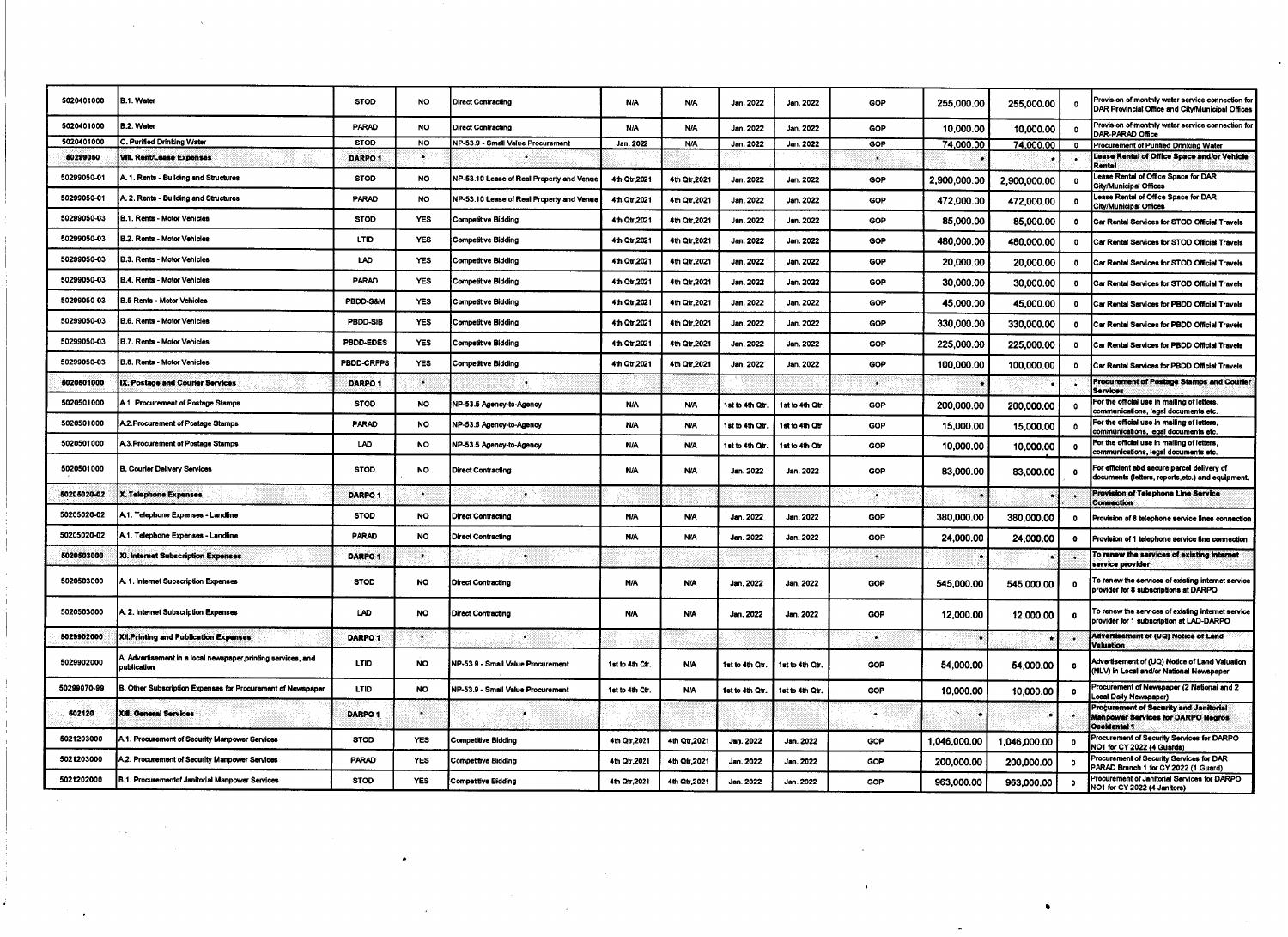| 5021202000  | B.2. Procurement of Janitorial Manpower Services                                                                                                                            | <b>PARAD</b>       | <b>YES</b> | <b>Competitive Bidding</b>                | 4th Qtr, 2021   | 4th Qtr.2021 | Jan. 2022       | Jan. 2022       | GOP | 150,000.00 | 150,000,00 | $\mathbf{r}$ | Procurement of Security Services for DAR<br>PARAD Branch 1 for CY 2022 (1 Janitor)                                                               |
|-------------|-----------------------------------------------------------------------------------------------------------------------------------------------------------------------------|--------------------|------------|-------------------------------------------|-----------------|--------------|-----------------|-----------------|-----|------------|------------|--------------|--------------------------------------------------------------------------------------------------------------------------------------------------|
|             | <b>XIV. Repairs and Maintenance</b>                                                                                                                                         | DARPO <sub>1</sub> | ∾          | $\bullet$                                 |                 |              |                 |                 | ್   |            |            |              | Procurement of Goods and Services for<br>Repair and Maintenance Works                                                                            |
| 50213060-01 | A.1. Repair and Maintenance - Motor Vehicle                                                                                                                                 | <b>STOD</b>        | NO.        | NP 53.9 - Small Value Procurement         | 1st to 4th Qtr. | N/A          | ist to 4th Qtr. | 1st to 4th Qt.  | GOP | 57,000.00  | 57,000.00  | $\bullet$    | Procurement of necessary vehicle parts and<br>labor as the need arises                                                                           |
| 50213060-01 | A.2. Repair and Maintenance - Motor Vehicle                                                                                                                                 | LTID.              | NO.        | NP-53.9 - Small Value Procurement         | 1st to 4th Otr. | <b>N/A</b>   | 1st to 4th Qtr. | 1st to 4th Otr  | GOP | 800,000.00 | 800,000,00 | $^{\circ}$   | Procurement of necessary vehicle parts and<br>labor as the need arises                                                                           |
| 50213060-01 | A.3. Repair and Maintenance - Motor Vehicle                                                                                                                                 | LAD                | NO.        | NP-53.9 - Small Value Procurement         | 1st to 4th Qtr. | N/A          | 1st to 4th Qtr. | 1st to 4th Qtr  | GOP | 102.000.00 | 102,000.00 | $\bullet$    | Procurement of necessary vehicle parts and<br>labor as the need arises                                                                           |
| 50213060-01 | A.4. Repair and Maintenance - Motor Vehicle                                                                                                                                 | PARAD              | <b>NO</b>  | NP-53.9 - Small Value Procurement         | 1st to 4th Qtr. | N/A          | 1st to 4th Qtr. | 1st to 4th Otr. | GOP | 40,000.00  | 40.000.00  | $\bullet$    | Procurement of necessary vehicle parts and<br>labor as the need arises                                                                           |
| 50213060-01 | A.5. Repair and Maintenance - Motor Vehicle                                                                                                                                 | PBDD-SIB           | <b>NO</b>  | NP-53.9 - Small Value Procurement         | 1st to 4th Qtr. | <b>N/A</b>   | 1st to 4th Qtr. | 1st to 4th Qtr. | GOP | 250,000.00 | 250,000,00 | $\bullet$    | Procurement of necessary vehicle parts and<br>labor as the need arises                                                                           |
| 50213060-01 | A.6. Repair and Maintenance - Motor Vehicle                                                                                                                                 | PBDD-EDES          | NO.        | NP-53.9 - Small Value Procurement         | 1st to 4th Qtr. | <b>N/A</b>   | 1st to 4th Qtr. | 1st to 4th Qtr. | GOP | 215,000.00 | 215,000.00 | $\bullet$    | Procurement of necessary vehicle parts and<br>labor as the need arises                                                                           |
| 50213060-01 | A.7. Repair and Maintenance - Motor Vehicle                                                                                                                                 | PBDD-CRFPS         | NO.        | NP-53.9 - Small Value Procurement         | 1st to 4th Qtr. | <b>N/A</b>   | 1st to 4th Qtr. | 1st to 4th Qtr. | GOP | 100,000.00 | 100.000.00 | $\mathbf{o}$ | Procurement of necessary vehicle parts and<br>labor as the need arises                                                                           |
| 50213050-03 | B.1. Repair and Maintenance-ICT                                                                                                                                             | PARAD              | <b>NO</b>  | NP-53.9 - Small Value Procurement         | 1st to 4th Otr. | <b>N/A</b>   | 1st to 4th Qtr. | 1st to 4th Qtr. | GOP | 22,000.00  | 22,000.00  | $\mathbf{0}$ | Procurement of necessary ICTE parts and labor<br>as the need arises                                                                              |
| 50213050-03 | B.2. Repair and Maintenance-ICT                                                                                                                                             | LAD                | NO.        | NP-53.9 - Small Value Procurement         | 1st to 4th Otr. | <b>N/A</b>   | 1st to 4th Qtr. | 1st to 4th Otr. | GOP | 30,000.00  | 30,000.00  | $\mathbf{a}$ | Procurement of necessary ICTE parts and labor<br>as the need arises                                                                              |
| 50213050-02 | C.1. Repair and Maintenance-Office Equip                                                                                                                                    | <b>PARAD</b>       | <b>NO</b>  | NP-53.9 - Small Value Procurement         | 1st to 4th Qtr. | <b>N/A</b>   | ist to 4th Qtr. | ist to 4th Otr. | COP | 15,000.00  | 15,000.00  | $\bullet$    | Procurement of necessary Office Equipment<br>parts and labor as the need arises                                                                  |
| 50213050-02 | C.2. Repair and Maintenance-Office Equip                                                                                                                                    | LAD                | NO.        | NP-53.9 - Small Value Procurement         | 1st to 4th Qtr. | N/A          | ist to 4th Qtr. | ist to 4th Qtr  | GOP | 30,000.00  | 30.000.00  | $\bullet$    | Procurement of necessary Office Equipment<br>parts and labor as the need arises                                                                  |
| 50213050-02 | C.3. Repair and Maintenance- Office Equip                                                                                                                                   | <b>STOD</b>        | <b>NO</b>  | NP-53.9 - Small Value Procurement         | 1st to 4th Qtr. | <b>N/A</b>   | ist to 4th Otr. | 1st to 4th Qtr. | GOP | 55,000.00  | 55,000.00  | $\bullet$    | Procurement of necessary Office Equipment<br>parts and labor as the need arises                                                                  |
| 50213050-02 | C.5. Repair and Maintenance- Office Equip                                                                                                                                   | PBDD-SIB           | NO.        | NP-53.9 - Small Value Procurement         | 1st to 4th Qtr. | <b>N/A</b>   | 1st to 4th Qtr. | 1st to 4th Qtr. | GOP | 5,000.00   | 5,000.00   | $\bullet$    | Procurement of necessary Office Equipment<br>arts and labor as the need arises                                                                   |
| 50213050-02 | C.6. Repair and Maintenance- Office Equip                                                                                                                                   | PBDD-EDES          | <b>NO</b>  | NP-53.9 - Small Value Procurement         | 1st to 4th Qtr. | N/A          | 1st to 4th Qtr. | 1st to 4th Qtr. | GOP | 5,000.00   | 5,000.00   | $\bullet$    | Procurement of necessary Office Equipment<br>parts and labor as the need arises                                                                  |
| 50213050-02 | C.7. Repair and Maintenance-Office Equip                                                                                                                                    | PBDD-CRFPS         | <b>NO</b>  | NP-53.9 - Small Value Procurement         | 1st to 4th Qtr. | N/A          | ist to 4th Qtr. | 1st to 4th Otr. | GOP | 5,000.00   | 5,000.00   | $\bullet$    | Procurement of necessary Office Equipment<br>parts and labor as the need arises                                                                  |
| 50213080-01 | D.1. Repair and Maintenance-Building and Other Structures                                                                                                                   | <b>STOD</b>        | NO.        | NP-53.9 - Small Value Procurement         | 1st to 4th Qtr. | N/A          | 1st to 4th Qtr. | 1st to 4th Otr  | GOP | 200,000.00 | 200,000.00 | $\mathbf{a}$ | Procurement of necessary materials and services<br>for R&M of DAR Provincial Office and<br>City/Municipal Offices as the need arises             |
| 50213080-01 | D.2. Repair and Maintenance-Building and Other Structures                                                                                                                   | PBDD-SIB           | <b>NO</b>  | NP-53.9 - Small Value Procurement         | 1st to 4th Otr. | <b>N/A</b>   | 1st to 4th Qtr. | 1st to 4th Qtr. | GOP | 40,000.00  | 40,000.00  | $\bullet$    | Procurement of necessary materials and services<br>for R&M of PBDD Office as the need arises                                                     |
| 50213080-01 | D.3. Repair and Maintenance-Building and Other Structures                                                                                                                   | PBDD-EDES          | NO.        | NP-53.9 - Small Value Procurement         | 1st to 4th Qtr. | <b>N/A</b>   | 1st to 4th Qtr. | 1st to 4th Otr  | GOP | 40,000.00  | 40,000.00  | $\mathbf{0}$ | Procurement of necessary materials and services<br>for R&M of PBDD Office as the need arises                                                     |
| 50213080-01 | D.4. Repair and Maintenance-Building and Other Structures                                                                                                                   | PBDD-CRFPS         | <b>NO</b>  | NP-53.9 - Small Value Procurement         | 1st to 4th Otr. | <b>N/A</b>   | 1st to 4th Qtr. | 1st to 4th Qtr  | GOP | 50,000.00  | 50,000.00  | $\Omega$     | Procurement of necessary materials and services<br>for R&M of PBDD Office as the need arises                                                     |
| 50213220-01 | E.1. Repair and Maintenance-Furniture & Fixtures                                                                                                                            | <b>STOD</b>        | <b>NO</b>  | NP-53.9 - Small Value Procurement         | 1st to 4th Qtr. | <b>N/A</b>   | 1st to 4th Otr. | 1st to 4th Qtr. | GOP | 10,000.00  | 10,000.00  | $\bullet$    | Procurement of necessary labor for office<br>urniture & Fixtures as the need arises                                                              |
| 50213220-01 | .1. Repair and Maintenance-Furniture & Fixtures                                                                                                                             | LAD                | <b>NO</b>  | NP-53.9 - Small Value Procurement         | 1st to 4th Qtr. | N/A          | 1st to 4th Qtr. | 1st to 4th Otr  | GOP | 20,000.00  | 20,000.00  | $\bullet$    | Procurement of necessary labor for office<br>Furniture & Fixtures as the need arises                                                             |
| 60202010-02 | <b>XV. Training Expenses</b>                                                                                                                                                | DARPO <sub>1</sub> | ۵.         |                                           |                 |              |                 |                 |     |            |            |              | Lease of Venue and/or provision of meals for<br>the conduct of trainings, seminars, meetings,<br>workshops, and assessment conferences,<br>letc. |
| 50202010-02 | A. Procurement of Catering Services (Meals and Snacks) for the<br>conduct of PARAD Trainings, Assessment Conferences, and<br>other meetings.                                | PARAD              | NO         | NP-53.9 - Small Value Procurement         | 1st to 4th Qtr. | <b>N/A</b>   | 1st to 4th Qtr. | 1st to 4th Otr. | GOP | 63,000.00  | 63,000.00  | $\bullet$    | Provision of meals and snacks for the conduct of<br>trainings, seminars, and conferences etc.                                                    |
| 50202010-02 | . Lease of Venue with meals and accomodation for the conduct<br>of trainings, assessment conferences, and official meetings                                                 | PARAD              | <b>NO</b>  | NP-53.10 Lease of Real Property and Venue | 1st to 4th Qtr. | <b>N/A</b>   | 1st to 4th Otr. | 1st to 4th Qtr. | GOP | 42,000.00  | 42,000.00  | $^{\circ}$   | meals - Yovision of Venue, with accomodation.<br>and snacks for the conduct of trainings.<br>seminars, and conferences etc.                      |
| 50202010-02 | . Lease of Venue with meals and accomodation for the conduct<br>of trainings, assessment conferences, and official meetings with<br>DARCO/DARRO/DARPO Officials and Staffs. | <b>STOD</b>        | NO         | NP-53.10 Lease of Real Property and Venue | 1st to 4th Qtr. | <b>N/A</b>   | 1st to 4th Qtr. | 1st to 4th Otr  | GOP | 250,000.00 | 250,000.00 | $\bullet$    | meals, Provision of Venue, with accomodation<br>and snacks for the conduct of trainings,<br>seminars, and conferences etc.                       |
| 50202010-02 | D. Procurement of Catering Services (Meals and Snacks) for the<br>conduct of STOD Trainings, Assessment Conferences, and<br>other meetings.                                 | <b>STOD</b>        | NO         | NP-53.9 - Small Value Procurement         | 1st to 4th Qtr. | <b>N/A</b>   | 1st to 4th Qtr. | 1st to 4th Qtr. | GOP | 250,000.00 | 250,000.00 | $\bullet$    | Provision of meals and snacks for the conduct of<br>rainings, seminars, and conferences etc.                                                     |
| 50202010-02 | E. Procurement of Catering Services (Meals and Snacks) for the<br>conduct of trainings, assessments, and conferences, etc.                                                  | PBDD-S&M           | NO.        | NP-53.10 Lease of Real Property and Venue | <b>N/A</b>      | <b>N/A</b>   | March, 2022     | March, 2022     | GOP | 18,000.00  | 18,000.00  | $\mathbf{0}$ | Provision of meals and snacks for the conduct of<br>trainings, seminars, and conferences etc. to 100<br><b>ARBOs</b>                             |

 $\label{eq:2.1} \mathcal{L}(\mathcal{L}^{\mathcal{L}}_{\mathcal{L}}(\mathcal{L}^{\mathcal{L}}_{\mathcal{L}})) = \mathcal{L}(\mathcal{L}^{\mathcal{L}}_{\mathcal{L}}(\mathcal{L}^{\mathcal{L}}_{\mathcal{L}})) = \mathcal{L}(\mathcal{L}^{\mathcal{L}}_{\mathcal{L}}(\mathcal{L}^{\mathcal{L}}_{\mathcal{L}}))$ 

 $\mathcal{L}(\mathcal{L})$  and  $\mathcal{L}(\mathcal{L})$  . The  $\mathcal{L}(\mathcal{L})$ 

 $\label{eq:2.1} \mathcal{L}=\frac{1}{2}\sum_{i=1}^n\frac{1}{2}\sum_{j=1}^n\frac{1}{2}\sum_{j=1}^n\frac{1}{2}\sum_{j=1}^n\frac{1}{2}\sum_{j=1}^n\frac{1}{2}\sum_{j=1}^n\frac{1}{2}\sum_{j=1}^n\frac{1}{2}\sum_{j=1}^n\frac{1}{2}\sum_{j=1}^n\frac{1}{2}\sum_{j=1}^n\frac{1}{2}\sum_{j=1}^n\frac{1}{2}\sum_{j=1}^n\frac{1}{2}\sum_{j=1}^n\frac{1}{2}\sum_{j$ 

 $\label{eq:2.1} \frac{1}{\sqrt{2}}\int_{\mathbb{R}^3}\frac{1}{\sqrt{2}}\left(\frac{1}{\sqrt{2}}\right)^2\frac{1}{\sqrt{2}}\left(\frac{1}{\sqrt{2}}\right)^2\frac{1}{\sqrt{2}}\left(\frac{1}{\sqrt{2}}\right)^2\frac{1}{\sqrt{2}}\left(\frac{1}{\sqrt{2}}\right)^2\frac{1}{\sqrt{2}}\left(\frac{1}{\sqrt{2}}\right)^2\frac{1}{\sqrt{2}}\frac{1}{\sqrt{2}}\frac{1}{\sqrt{2}}\frac{1}{\sqrt{2}}\frac{1}{\sqrt{2}}\frac{1}{\sqrt{2}}$ 

 $\mathbb T$  .

 $\mathcal{L}(\mathcal{A})$  .